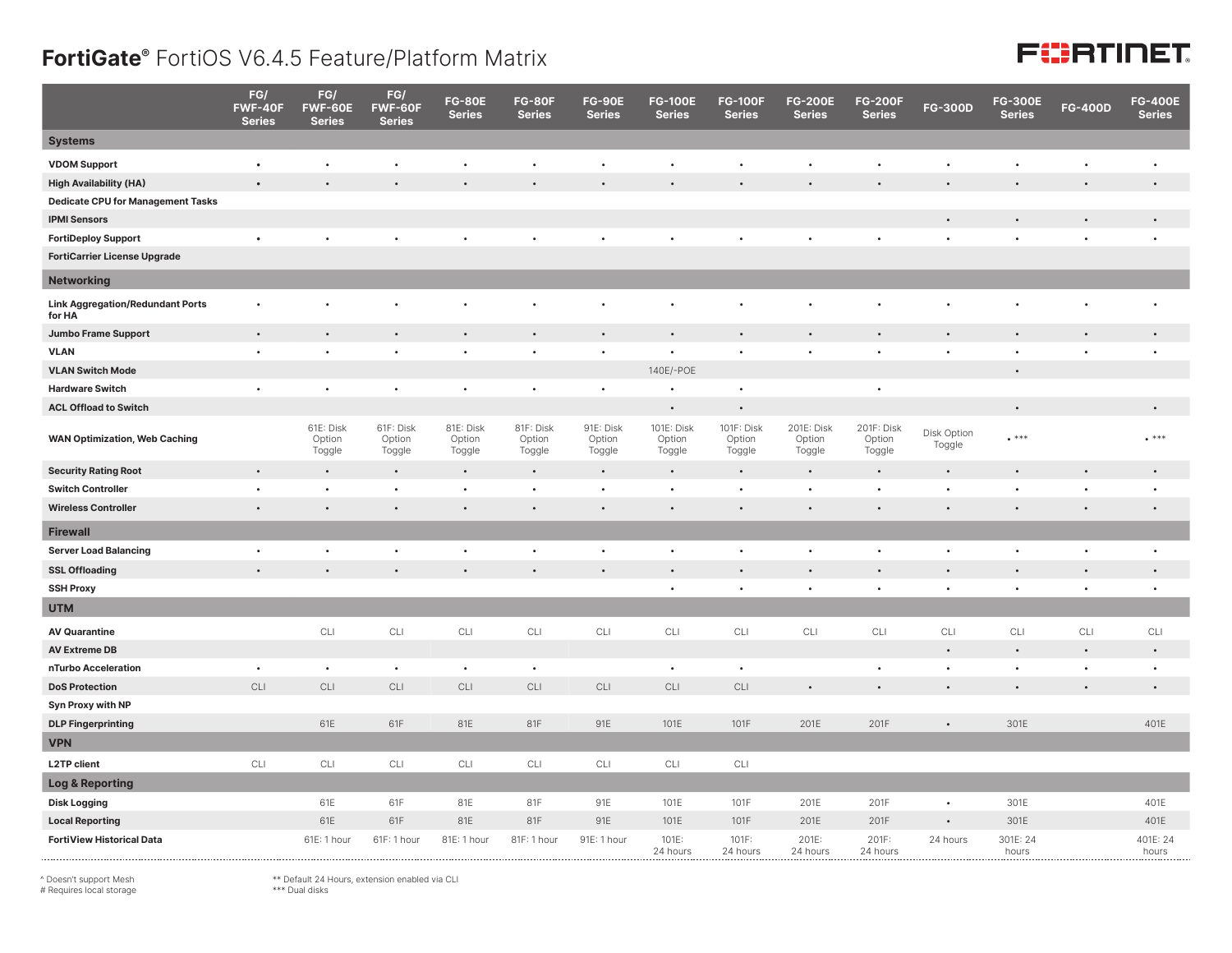## **FEERTINET**

|                                                   | <b>FG-500D</b>        | <b>FG-500E</b><br><b>Series</b> | <b>FG-600D</b>        | <b>FG-600E</b><br><b>Series</b> | <b>FG-800D</b>        | <b>FG-900D</b>        | <b>FG-1000D</b>       | <b>FG-1100E</b> | FG-1200D FG-1500D     |           | <b>FG-2000E</b><br><b>FG-2500E</b> |           | FG-2200E FG-3000D FG-3100D |                       |
|---------------------------------------------------|-----------------------|---------------------------------|-----------------------|---------------------------------|-----------------------|-----------------------|-----------------------|-----------------|-----------------------|-----------|------------------------------------|-----------|----------------------------|-----------------------|
| <b>Systems</b>                                    |                       |                                 |                       |                                 |                       |                       |                       |                 |                       |           |                                    |           |                            |                       |
| <b>VDOM Support</b>                               | $\bullet$             | $\bullet$                       | $\bullet$             | $\bullet$                       |                       | $\bullet$             |                       |                 |                       |           |                                    |           | ٠                          | $\bullet$             |
| <b>High Availability (HA)</b>                     | $\bullet$             | $\bullet$                       |                       |                                 |                       | $\bullet$             |                       |                 |                       |           |                                    |           |                            | $\bullet$             |
| <b>Dedicate CPU for Management Tasks</b>          |                       |                                 |                       |                                 |                       |                       | $\bullet$             | $\bullet$       |                       | $\bullet$ | $\bullet$                          | $\bullet$ | $\bullet$                  | $\bullet$             |
| <b>IPMI Sensors</b>                               | $\bullet$             | $\bullet$                       |                       |                                 |                       |                       |                       |                 |                       |           |                                    |           |                            |                       |
| <b>FortiDeploy Support</b>                        | $\bullet$             | $\bullet$                       |                       |                                 | $\bullet$             | $\bullet$             |                       |                 |                       |           |                                    |           |                            |                       |
| <b>FortiCarrier License Upgrade</b>               |                       |                                 |                       |                                 |                       |                       |                       |                 |                       |           |                                    |           | $\bullet$                  | $\bullet$             |
| <b>Networking</b>                                 |                       |                                 |                       |                                 |                       |                       |                       |                 |                       |           |                                    |           |                            |                       |
| <b>Link Aggregation/Redundant Ports</b><br>for HA |                       |                                 |                       |                                 |                       |                       |                       |                 |                       |           |                                    |           |                            | $\bullet$             |
| <b>Jumbo Frame Support</b>                        | $\bullet$             | $\bullet$                       | $\bullet$             | $\bullet$                       |                       | $\bullet$             |                       | $\bullet$       | $\bullet$             | $\bullet$ | $\bullet$                          | $\bullet$ | $\bullet$                  | $\bullet$             |
| <b>VLAN</b>                                       | $\bullet$             | $\bullet$                       | $\bullet$             |                                 |                       |                       |                       |                 | $\bullet$             |           | $\bullet$                          |           | $\bullet$                  | $\bullet$             |
| <b>VLAN Switch Mode</b>                           |                       |                                 |                       |                                 |                       |                       |                       |                 |                       |           |                                    |           |                            |                       |
| <b>Hardware Switch</b>                            |                       |                                 |                       |                                 |                       |                       |                       |                 |                       |           |                                    |           |                            |                       |
| <b>ACL Offload to ISF</b>                         |                       | $\bullet$                       |                       | $\bullet$                       |                       |                       |                       | $\bullet$       |                       | $\bullet$ | $\bullet$                          | $\bullet$ | $\bullet$                  | $\bullet$             |
| <b>WAN Optimization, Web Caching</b>              | Disk Option<br>Toggle | $***$                           | Disk Option<br>Toggle | $^{\bullet}$ ***                | Disk Option<br>Toggle | Disk Option<br>Toggle | Disk Option<br>Toggle | $***$           | Disk Option<br>Toggle | $***$     | Disk Option<br>Toggle              | $***$     | Disk Option<br>Toggle      | Disk Option<br>Toggle |
| <b>Security Rating Root</b>                       | $\bullet$             | $\bullet$                       | $\bullet$             | $\bullet$                       | $\bullet$             | $\bullet$             |                       |                 |                       |           | $\bullet$                          | $\bullet$ | $\bullet$                  | $\bullet$             |
| <b>Switch Controller</b>                          | $\bullet$             | $\bullet$                       | $\bullet$             | $\bullet$                       | $\bullet$             | $\bullet$             |                       | $\bullet$       |                       |           |                                    |           | $\bullet$                  | $\bullet$             |
| <b>Wireless Controller</b>                        | $\bullet$             | $\bullet$                       | $\bullet$             | $\bullet$                       |                       | $\bullet$             |                       |                 | $\bullet$             |           | $\bullet$                          |           | $\bullet$                  | $\bullet$             |
| <b>Firewall</b>                                   |                       |                                 |                       |                                 |                       |                       |                       |                 |                       |           |                                    |           |                            |                       |
| <b>Server Load Balancing</b>                      | $\bullet$             | $\bullet$                       | $\bullet$             | $\bullet$                       | $\bullet$             | $\bullet$             | $\bullet$             |                 |                       | $\bullet$ | $\bullet$                          | ٠         | $\bullet$                  | $\bullet$             |
| <b>SSL Offloading</b>                             | $\bullet$             | $\bullet$                       | $\bullet$             | $\bullet$                       |                       |                       |                       |                 |                       |           | $\bullet$                          | $\bullet$ | $\bullet$                  | $\bullet$             |
| <b>SSH Proxy</b>                                  | $\bullet$             | $\bullet$                       | $\bullet$             | $\bullet$                       | $\bullet$             | $\bullet$             | $\bullet$             | $\bullet$       | $\bullet$             |           | $\bullet$                          | $\bullet$ | $\bullet$                  | $\bullet$             |
| <b>UTM</b>                                        |                       |                                 |                       |                                 |                       |                       |                       |                 |                       |           |                                    |           |                            |                       |
| <b>AV Quarantine</b>                              | CLI                   | CLI                             | CLI                   | CLI                             | CLI                   | CLI                   | CLI                   | CLI             | CLI                   | CLI       | CLI                                | CLI       | CLI                        | CLI                   |
| <b>AV Extreme DB</b>                              | $\bullet$             | $\bullet$                       | $\bullet$             | $\bullet$                       |                       |                       |                       |                 |                       |           | $\bullet$                          |           | $\bullet$                  | $\bullet$             |
| nTurbo Acceleration                               | $\bullet$             | $\bullet$                       | $\bullet$             | $\bullet$                       | $\bullet$             | $\bullet$             | $\bullet$             | $\bullet$       | $\bullet$             | $\bullet$ | $\bullet$                          | $\bullet$ | $\bullet$                  | $\bullet$             |
| <b>DoS Protection</b>                             | $\bullet$             | $\bullet$                       | $\bullet$             | $\bullet$                       | $\bullet$             | $\bullet$             | $\bullet$             |                 |                       |           | $\bullet$                          | $\bullet$ | $\bullet$                  | $\bullet$             |
| <b>Syn Proxy with NP</b>                          |                       |                                 |                       |                                 |                       |                       |                       |                 | $\bullet$             | $\bullet$ | $\bullet$                          | $\bullet$ | $\bullet$                  | $\bullet$             |
| <b>DLP Fingerprinting</b>                         | $\bullet$             | 501E                            |                       | 601E                            |                       |                       |                       | 1101E           |                       |           |                                    | 2201E     | $\bullet$                  | $\bullet$             |
| <b>VPN</b>                                        |                       |                                 |                       |                                 |                       |                       |                       |                 |                       |           |                                    |           |                            |                       |
| <b>L2TP client</b>                                |                       |                                 |                       |                                 |                       |                       |                       |                 |                       |           |                                    |           |                            |                       |
| <b>Log &amp; Reporting</b>                        |                       |                                 |                       |                                 |                       |                       |                       |                 |                       |           |                                    |           |                            |                       |
| <b>Disk Logging</b>                               | $\bullet$             | 501E                            | $\bullet$             | 601E                            | $\bullet$             |                       |                       | $\bullet$       |                       |           | $\bullet$                          |           |                            | $\bullet$             |
| <b>Local Reporting</b>                            | $\bullet$             | 501E                            | $\bullet$             | 601E                            |                       |                       |                       | 1101E           |                       |           |                                    |           | ٠                          | $\bullet$             |
| <b>FortiView Historical Data</b>                  | 24 hours              | 501E: 24<br>hours               | 24 hours              | 601E: 24<br>hours               | 24 hours              | 24 hours              | 24 hours              | 7 days **       | 24 hours              | 7 days ** | 7 days **                          | 7 days ** | 7 days **                  | 7 days **             |